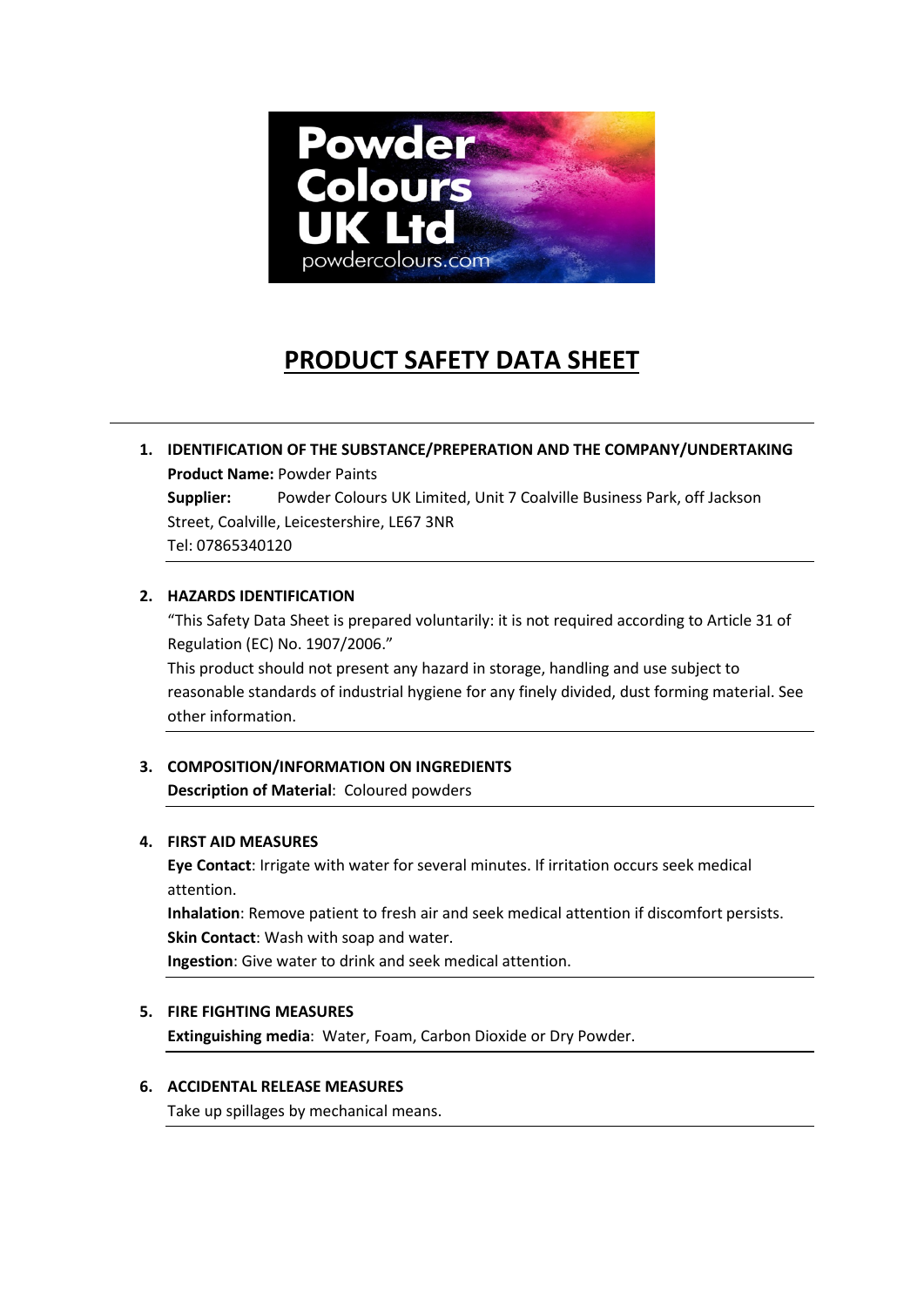#### **7. HANDLING AND STORAGE**

Store in dry conditions in original containers.

## **8. EXPOSURE CONTROLS/PERSONAL PROTECTION**

**Respiratory**: Wear suitable dust mask if there is likelihood of excessive dust being formed. **Eyes:** Wear suitable eye/face protection if the mode of application gives rise to ingress of product into the eyes.

**Hands:** Wear suitable gloves if repeated skin contact is likely.

**Skin:** Wear suitable protective clothing appropriate to the mode of use.

#### **9. PHYSICAL AND CHEMICAL PROPERTIES**

**Appearance:** Coloured powder. **Odour:** none. **pH:** no data available. **Boiling Point:** not applicable. **Melting Point:** not applicable. **Flash Point:** Not determined. **Flammability:** no data available. **Specific Gravity:** Not determined. **Solubility:** mixes with water to give coloured paint.

#### **10. STABILITY AND REACTIVITY**

**Stability:** Stable under normal conditions. **Conditions to avoid:** Contact with acids. **Incompatible Materials:** Acids. **Hazardous Decomposition Products:** Contact with acids will liberate carbon dioxide.

#### **11. TOXICOLOGICAL INFORMATION**

No acute effects known.

#### **Additional Information**

When used and handled according to specifications, the product does not have any harmful effects to our experience and the information provided to us. Powder Colours powder paints have **NOT** been approved for use in cosmetics.

#### **12. ECOLOGICAL INFORMATION**

No known adverse effects to environment, plant or aquatic life.

#### **13. DISPOSAL**

In accordance with local authority or national regulations.

#### **14. TRANSPORT INFORMATION**

Not classified as hazardous for transportation.